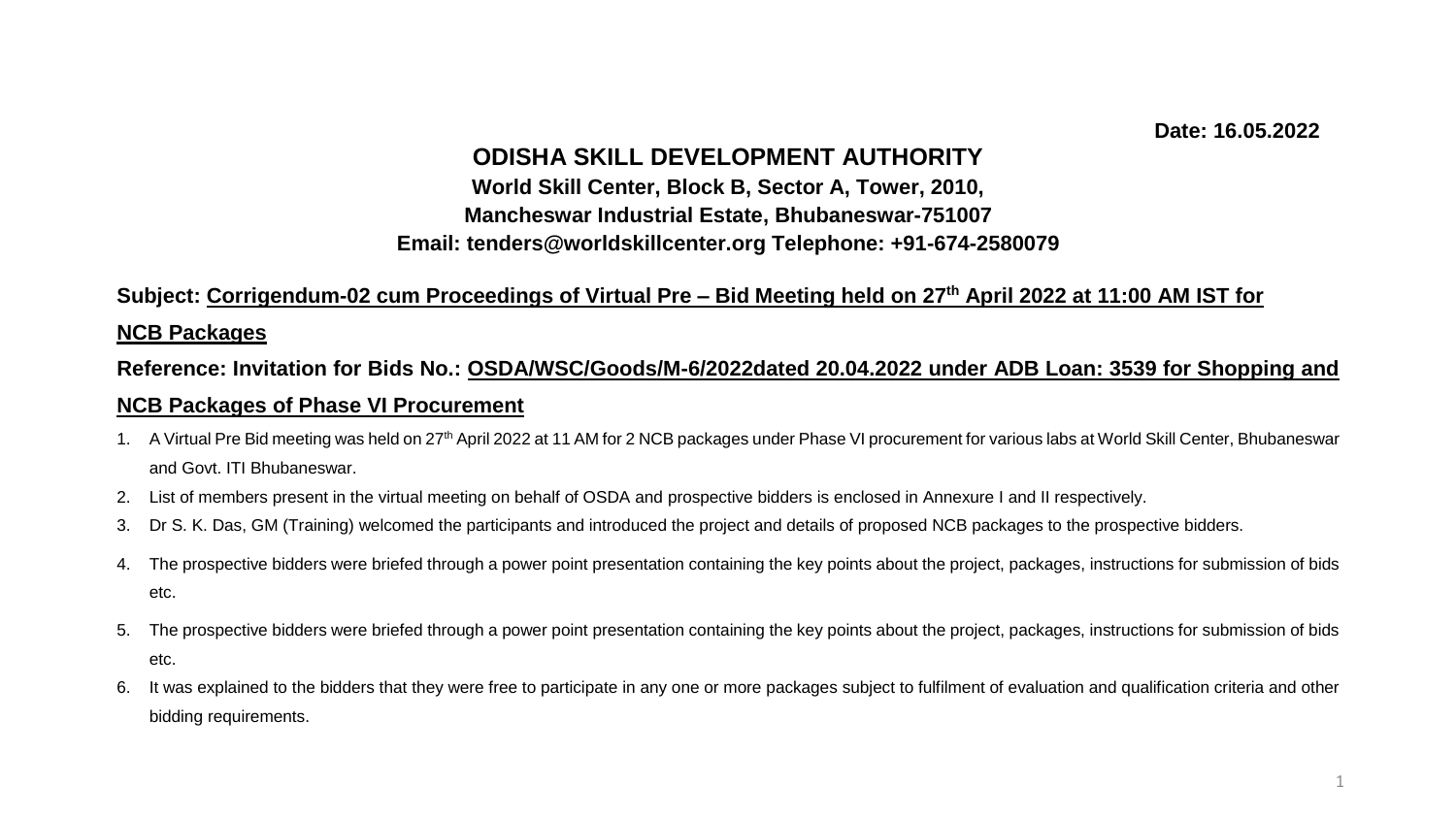- 7. It was clarified that the bid is invited from eligible and qualified bidder under ADB's single stage two- envelope bidding procedure, under which bidders are supposed to submit Technical and Financial proposals in two separate envelopes in a specific order, manner and only specific formats, as explained in the bid document.
- 8. It was further clarified that the bidders should provide Package wise Bid Security of required amount and validity in the prescribed format, as in ITB (Instruction to Bidders Sec — 1). The bidder's technical responsiveness shall be determined on the basis of parameters prescribed in Section 3: Evaluation and Qualification Criteria.
- 9. The financial proposals of only Technical Responsive bidders shall be opened. The bidders are advised to quote the rates after thorough study of the Bidding Document especially the specifications. Any discount offered on the quoted rates should be indicated in the Bid Form itself and not elsewhere; otherwise that may not be considered in Bid Evaluation. Negotiations on quoted price will not be held under normal circumstances and therefore bidders should quote reasonable and competitive rates at the first instance.
- 10. The successful bidder shall have to deposit performance security in the form of an unconditional Bank Guarantee in the amount of Ten (10) percent of the Accepted Contract Price with validity to be enough to cover extended warranty period also.
- 11. It was also explained that conditional offers and late bids will not be accepted.
- 12. Brands/ make/ models/ photographs for any equipment, if specified are indicative only. The bidder is free to offer equivalent equipment of other brands/makes/models but offered make has to fulfil technical specifications provided in the bidding document.
- 13. After the presentation, some prospective bidders raised few queries which were taken up by the officers of OSDA and ADB procurement expert.
- 14. Some prospective bidders sought clarification on the specifications in more detailed manner. It was suggested that, the prospective bidders should send their queries in OSDA mail by 4:00PM of 29<sup>th</sup> April 2022. These queries shall be compiled and addressed in the form of a corrigendum document and shall be uploaded in the website for information of all prospective bidders. The bidders were advised to view the project websites for regular updates.
- 15. The meeting ended with a vote of thanks to the chair and the members.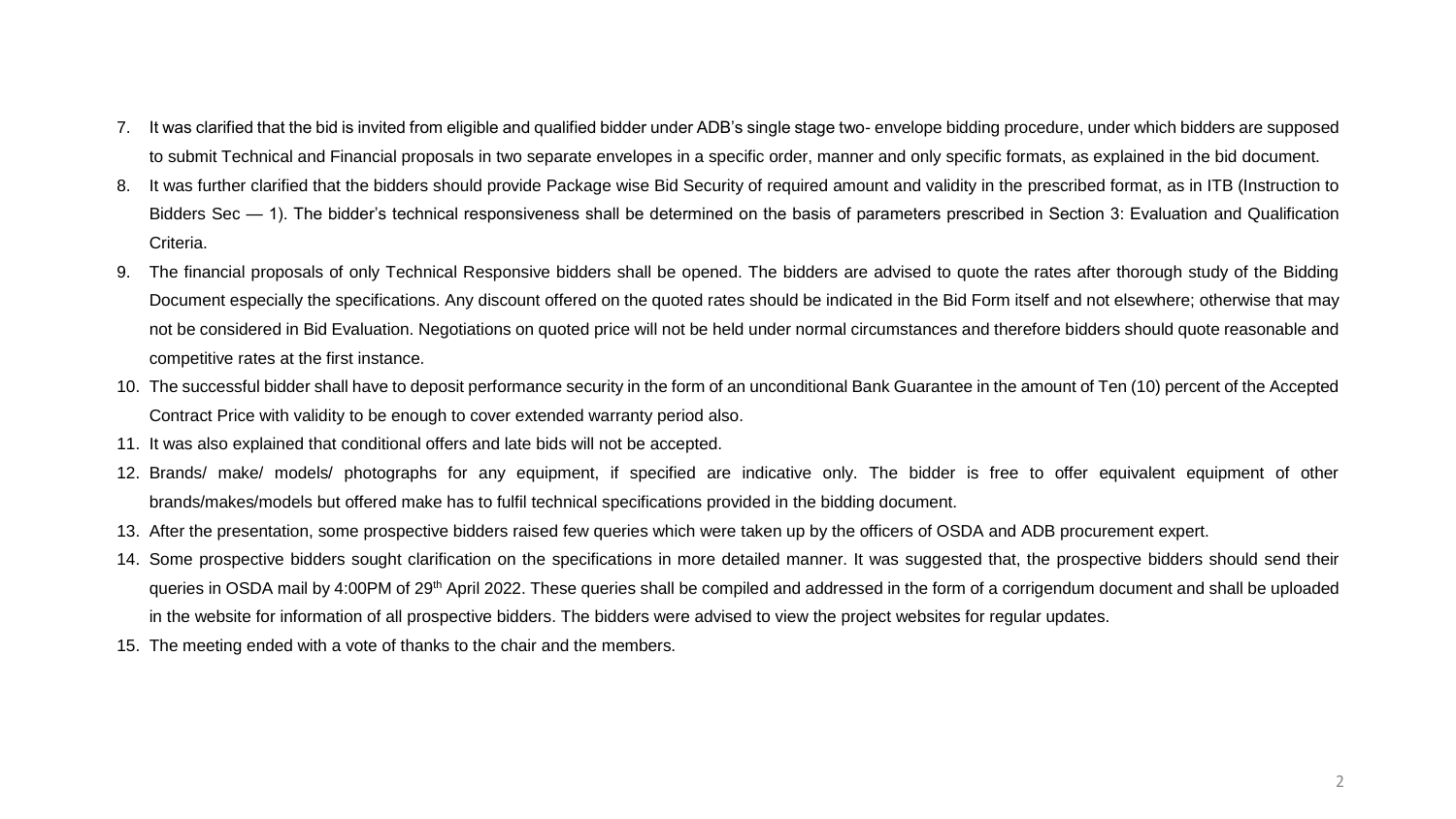Encl: Annexure -I: List of officials on behalf of OSDA

Annexure -II: List of Prospective Bidders with contact details

Annexure -III: Corrigendum

Annexure – IV: Screen shot of participants

SD/-

Chief Executive Officer

Odisha Skill Development Authority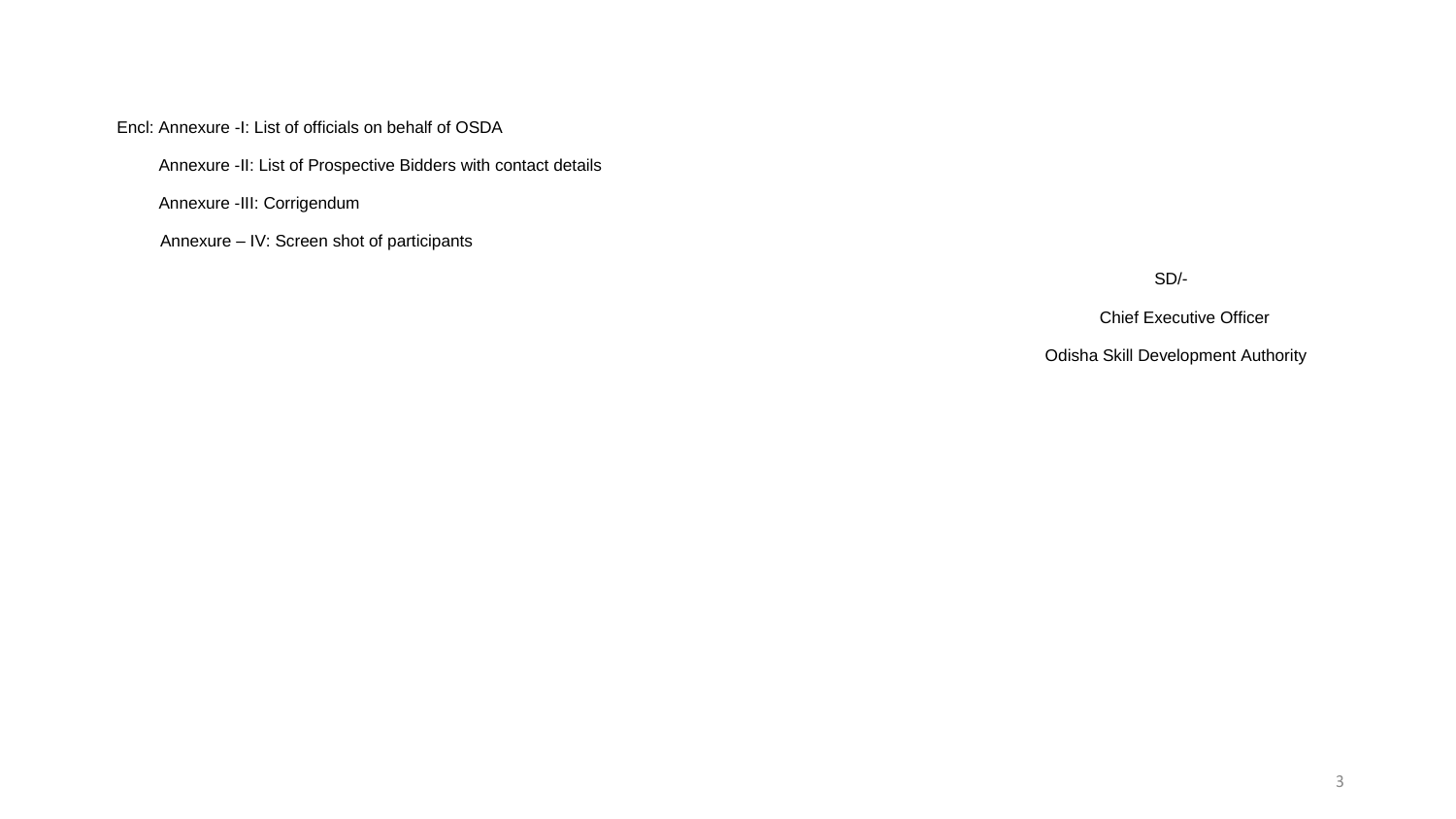### **ANNEXURE - I**

### **LIST OF OFFICIALSON BEHALF OF OSDA**

- 1. Dr. Subhanga Kishore Das, GM (Training)
- 2. Mr. Sunil Kumar Goyal, ADB Procurement expert
- 3. Mr. Shashanka Sekhar Choudhury (CTO),WSC
- 4. Ms. Sushree Sasmita Sahoo, Course Manager (ACR), WSC
- 5. Mr. Subrajit Sahoo, Trainer (ACR),WSC
- 6. Ms. Shivanee Prusty, Trainer (Mechatronics), WSC
- 7. Ms. Ashima Priyadarshini, Trainer (Mechatronics), WSC
- 8. Mr. Chandan Kumar, Procurement & Contract Management Analyst, WSC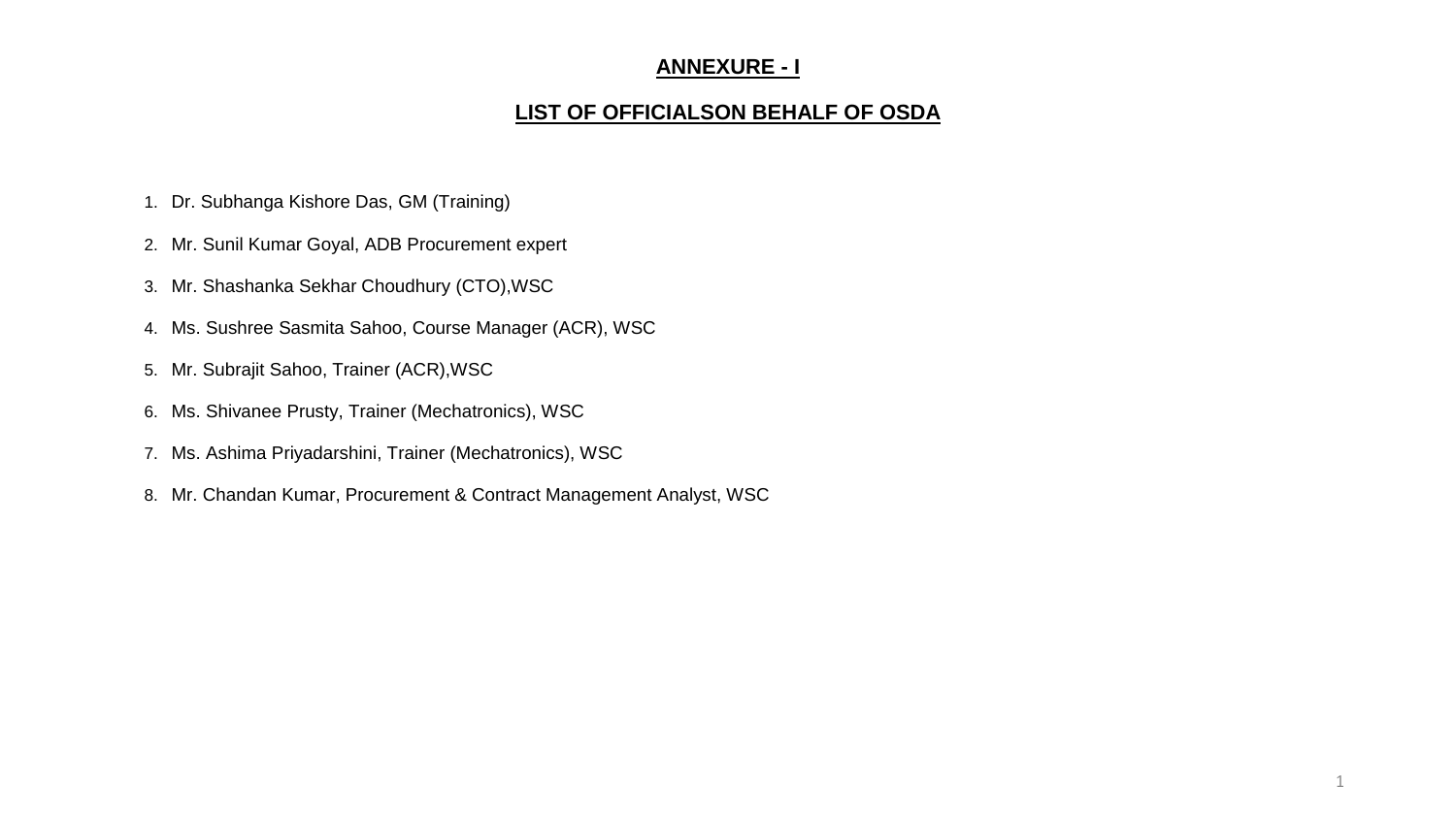# **ANNEXURE - II**

# **LIST OF PROSPECTIVE BIDDERS WITH CONTACT DETAILS**

| SI. No.        | <b>Name of the Bidder</b>                  | <b>Name of the Representative</b> | <b>Email ID</b>               | <b>Contact No.</b> |
|----------------|--------------------------------------------|-----------------------------------|-------------------------------|--------------------|
| 1.             | M/s Tesca Technologies Pvt. Ltd.           | Mr.Prashant Gogia                 | pg@tesca.in                   | +91 8800254100     |
| 2.             | M/s Kemppi India Pvt Ltd                   | Mr.Suman Ghosh                    | suman.ghosh@kemppi.com        | +91 7338744526     |
| 3.             | M/s Anshuman Tech Pyt. Ltd                 | Mr. V. Ravi                       | marketing@anshumantech.net    | +91 2025460892     |
| 4.             | M/s Asha Scientific Works                  | Ms. Asha Bhalla                   | ashascientificworks@ymail.com | +91 9896380089     |
| 5.             | M/s Philips Machine Tools                  | Mr. Prasad Auti                   | pauti@phillipscorp.com        | +91 7410090065     |
| 6.             | M/s UP Hardware Store                      | Mr. Gobind Shaw                   | up.hardwarectk@gmail.com      | +91 9437275354     |
| 7 <sub>1</sub> | M/s Venture Enterprises                    | Mr. Sunil Vedprakash<br>Sharma    | sunil.ved@icloud.com          | +91 1140518383     |
| 8.             | M/s Sylvesa Infotech Pvt. Ltd              | Mr. Satya Prakash Acharya         | spacharya@sylvesa.com         | +91 6742742236     |
| 9.             | M/s Royal Electronics Sales & Services     | Mr. Tejas Patel                   | tejas@royalelectronics.co.in  | +91 9723557876     |
| 10.            | M/s Fronius India Private Limited          | Mr. GopeDevendra                  | Gope.Devendra@fronius.com     | +91 739 1095741    |
| 11.            | M/s Axis Technologies and Services         | Mr. Prasad                        | ats_ctc@yahoo.in              | +91 9437034523     |
| 12.            | M/s Messers Cutting System India Pvt. Ltd. | Mr. Sankha Das                    | Sankha.Das@messer-cutting.com |                    |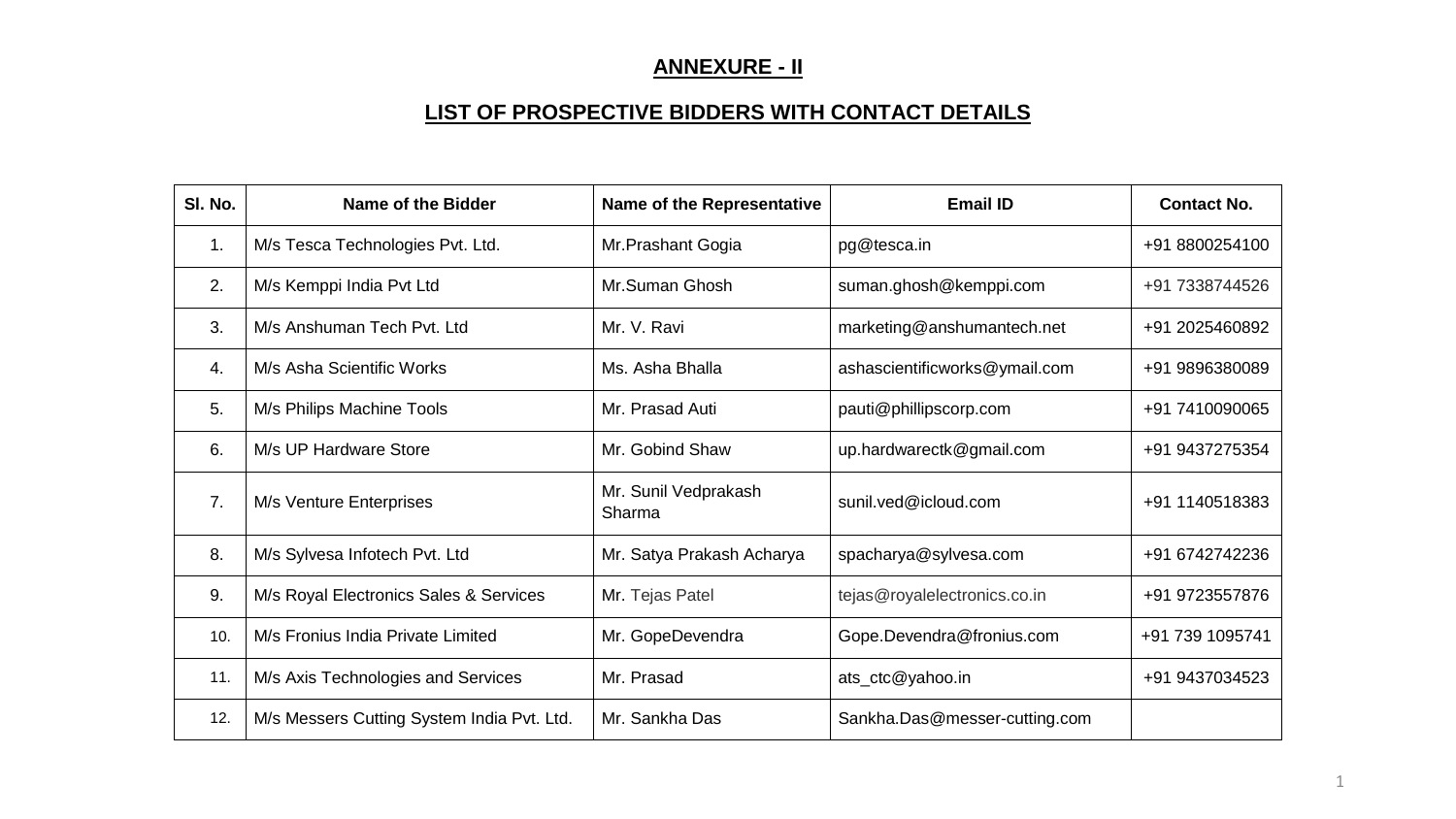# **ANNEXURE - II**

| 13. | M/s Micromatic Grinding                                              | Mr. N S Verma  | ns.verma@micromaticgrinding.com |                |
|-----|----------------------------------------------------------------------|----------------|---------------------------------|----------------|
| 14. | M/s ChristianiSharpline Technical Training<br><b>Private Limited</b> | Mr. Mohan Iyer | mohan_sharplinegroup.com        | +91 9769665333 |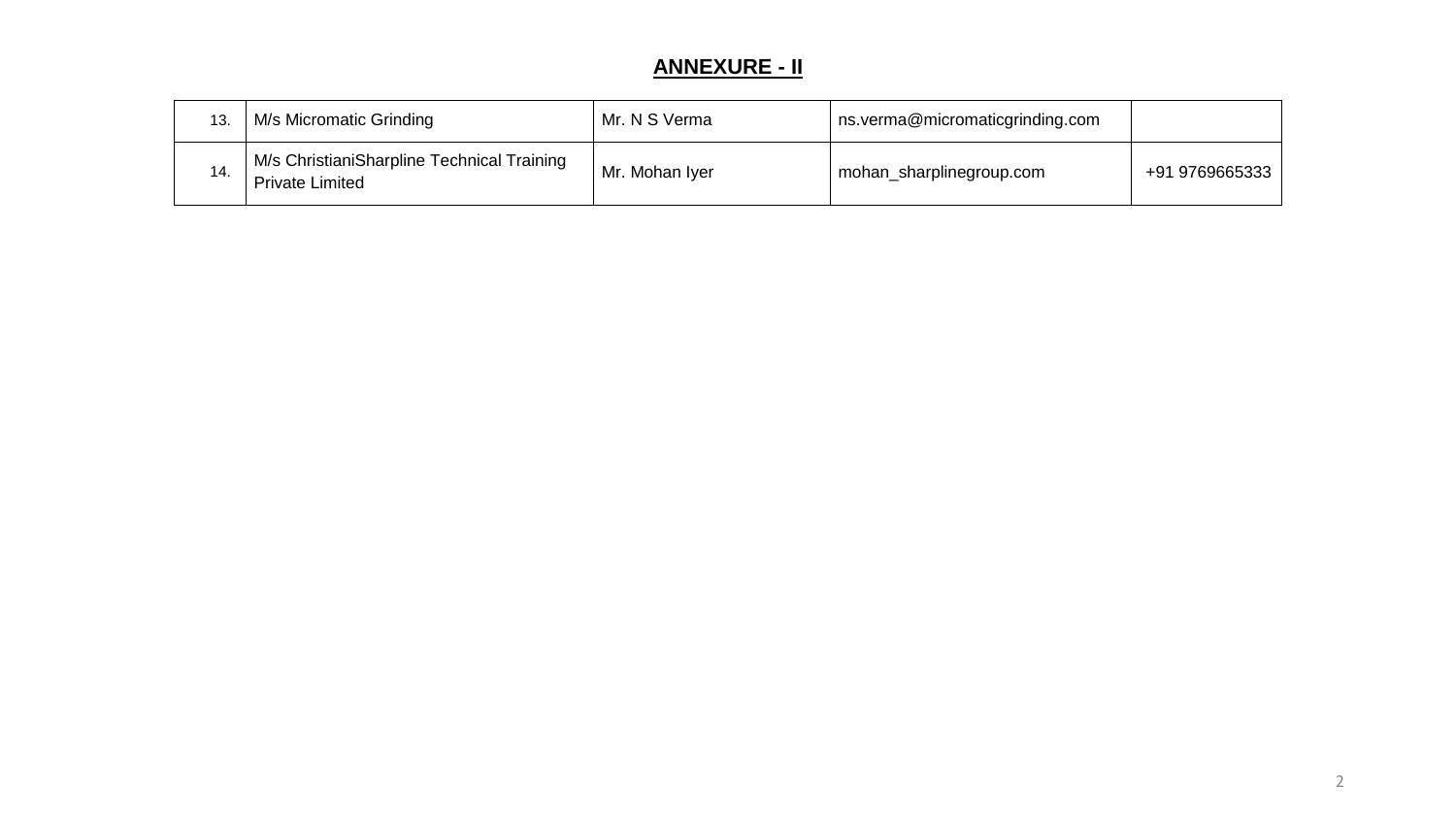## **CORRIGENDUM**

| SI. No. | <b>Package</b>  | <b>Description/Clause number</b>                                                                                            | Bidder's query/item where modification is<br>proposed                                                                                                                                                                                                                                                                                                                                                                                                                                                                                                                                                                                                                                                                                                                                                            | <b>OSDA Response/modification</b>                                                                                                                                                             |
|---------|-----------------|-----------------------------------------------------------------------------------------------------------------------------|------------------------------------------------------------------------------------------------------------------------------------------------------------------------------------------------------------------------------------------------------------------------------------------------------------------------------------------------------------------------------------------------------------------------------------------------------------------------------------------------------------------------------------------------------------------------------------------------------------------------------------------------------------------------------------------------------------------------------------------------------------------------------------------------------------------|-----------------------------------------------------------------------------------------------------------------------------------------------------------------------------------------------|
| 1.      | <b>PKG 0083</b> | Item No.-E4 of Price Schedule for Goods<br>and Lists of Goods & Related Services:<br><b>Electrical Students Panel Board</b> | Quantity to be procured: 40 sets<br><b>Description</b><br><b>Electrical Students Panel Board</b><br>- For mounting and fabrication of students'<br>project work                                                                                                                                                                                                                                                                                                                                                                                                                                                                                                                                                                                                                                                  | Quantity to be procured updated to 20 sets<br>The technical specifications are updated and attached<br>as Annexure - A                                                                        |
|         |                 |                                                                                                                             | Figure 2. Individual pieces of detachable training<br>boards for training use and training boards in<br>storage cupboard                                                                                                                                                                                                                                                                                                                                                                                                                                                                                                                                                                                                                                                                                         |                                                                                                                                                                                               |
| 2.      | <b>PKG 0083</b> |                                                                                                                             | We, M/S. ANSHUMAN TECH PVT LTD., have<br>been bestowed with international awards like<br>worlddidac award while LABTECH haven't won<br>any worlddidac award. We have been approved<br>by DSIR for inhouse R&D proving our capability.<br>Building management system lab should<br>typically cover following topics represented by<br>our models:-<br>[i] XPO-HIT:- House/ Commercial wiring,<br>modern DC lamps, sodium vapour lamps etc.,<br>with wiring practice board.<br>[ii] XPO-IIT:- Industrial logic and wiring /<br>installation needed by large commercial<br>complexes, covering contactors, PBs, timers,<br>annunciator etc., PLC may be included here but<br>better to keep it as a separate station.<br>[iii] XPO-AT:- Its anti theft training system<br>covering video door phones, various door, | Product images given in the bidding documents are<br>only for reference purpose.<br>Any product confirming to the required specifications<br>as per the bidding documents will be acceptable. |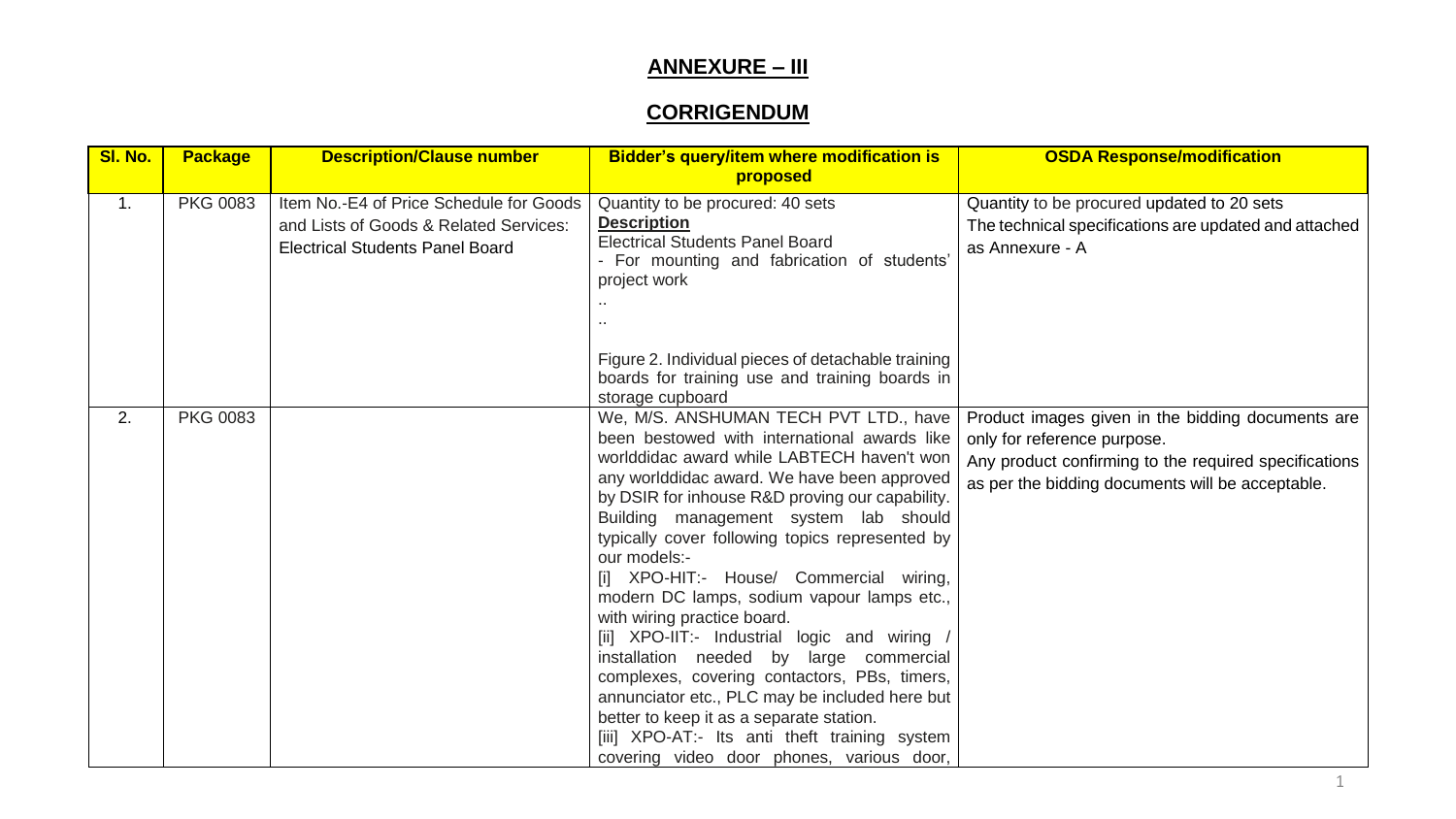|    |                 |                                                                                                                                                                                                                                               | locking mechanism concerned sensors human<br>presence in all detection sensors etc.,<br>[iv] XPO-FAT:- Covering fire alarm systems,<br>heat smoke detection and prevention etc.,<br>[v] XPO-STT:- Solar energy installations & which<br>are in vogue and encouraged by Govts.<br>Everywhere& renewable energy studies.<br>[vi] XPO-WET:- Micro wind energy installation<br>and MPPT controllers to charge batteries etc.<br>Your present inquiry appears to be ambitious but<br>lacks depth as above, since just because<br>LABTECH doesn't have these models or<br>Singapore party didn't buy them we in India need<br>not restrict scope of skill topic.<br>You may have some samples of these<br>LABTECH style models hence trying to add<br>another 40 sets of the same without improving is<br>very much half hearted. Just because you have<br>a horseshoe, you need not buy a horse. Instead,<br>better to select a proper horse with horseshoe &<br>let those samples be used for student projects if<br>needed. Your all other tender requirements like<br>4mm sockets & patch cords, well set<br>experiments with well written manuals are<br>complied with. |  |
|----|-----------------|-----------------------------------------------------------------------------------------------------------------------------------------------------------------------------------------------------------------------------------------------|------------------------------------------------------------------------------------------------------------------------------------------------------------------------------------------------------------------------------------------------------------------------------------------------------------------------------------------------------------------------------------------------------------------------------------------------------------------------------------------------------------------------------------------------------------------------------------------------------------------------------------------------------------------------------------------------------------------------------------------------------------------------------------------------------------------------------------------------------------------------------------------------------------------------------------------------------------------------------------------------------------------------------------------------------------------------------------------------------------------------------------------------------------------------|--|
| 3. | <b>PKG 0098</b> | 2.4.2 Size of Operation (Average Annual<br>Turnover)<br><b>Requirement</b><br>Minimum average annual turnover<br>calculated as total payments received by<br>the Bidder in INR 520,00000 (or USD<br>694,000) in any three years over the last | We are MICRO industry having TO much lesser   Conditions as per the bid document will prevail<br>then required. Majorly Companies involved in<br>the business of Simulation do not make high<br>TO's. Request, kindly reduce this amount to 2,<br>00, 00,000 as average TO of any 3 years over<br>the last 5 calendar years. Better would be to ask<br>for Minimum supply orders of 3 times the of the                                                                                                                                                                                                                                                                                                                                                                                                                                                                                                                                                                                                                                                                                                                                                                 |  |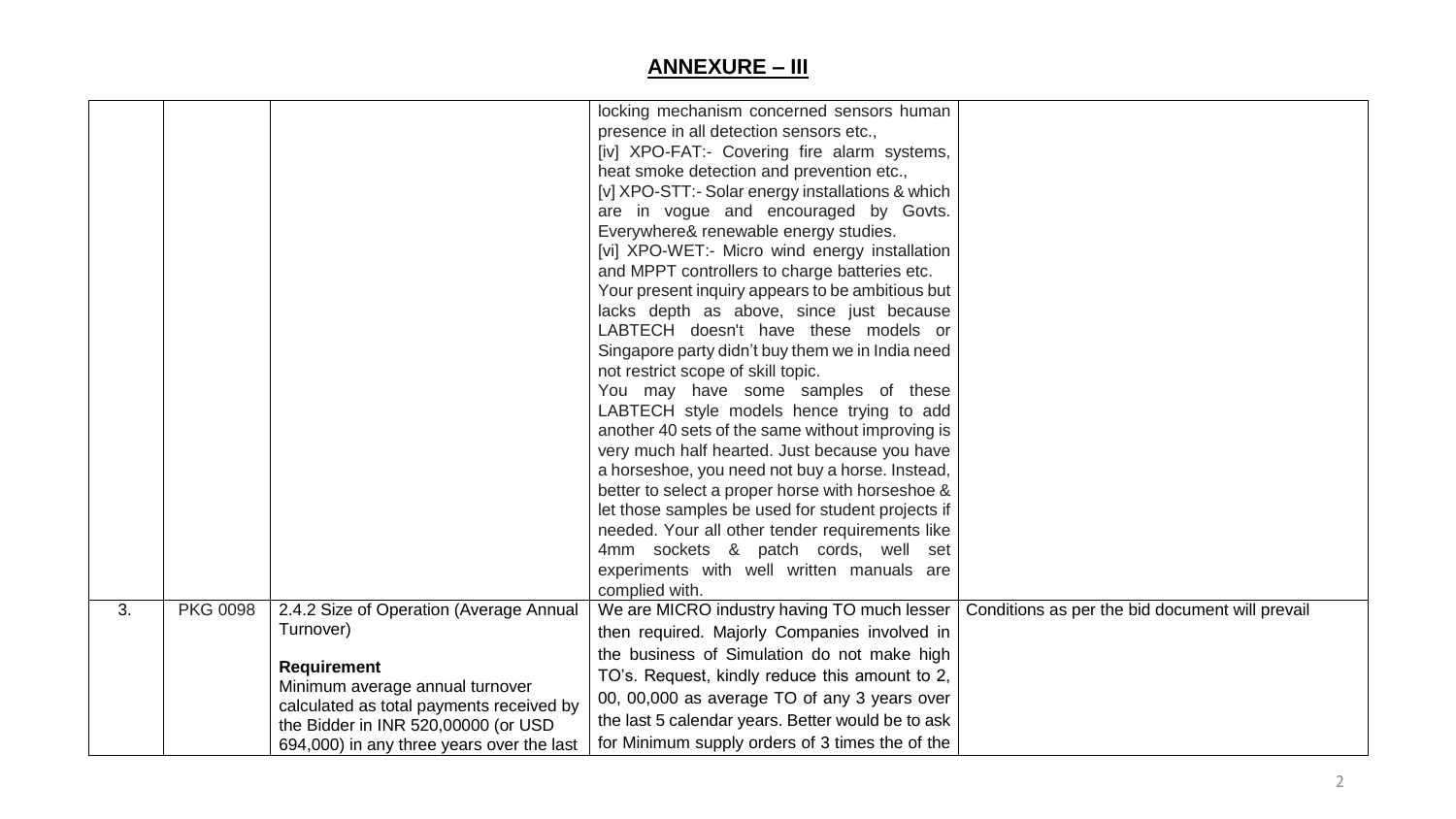|    |                 | 5 Calendar years from date of publishing<br>(IFB) of the bid.                                                                                      | quantity tendered (16) and to submit satisfactory<br>installation report& confirm that at least twice the<br>quantity tendered are functional at the time of<br>publishing IFB.                                                                                   |                                                                                                                                                                                                                                                                                                                                                                                                                                                                                                                                                                                                                                                                                                                                                                                                                                                                                                                                       |
|----|-----------------|----------------------------------------------------------------------------------------------------------------------------------------------------|-------------------------------------------------------------------------------------------------------------------------------------------------------------------------------------------------------------------------------------------------------------------|---------------------------------------------------------------------------------------------------------------------------------------------------------------------------------------------------------------------------------------------------------------------------------------------------------------------------------------------------------------------------------------------------------------------------------------------------------------------------------------------------------------------------------------------------------------------------------------------------------------------------------------------------------------------------------------------------------------------------------------------------------------------------------------------------------------------------------------------------------------------------------------------------------------------------------------|
| 4. | <b>PKG 0098</b> | Item No.1 of List of Goods and Related<br>Services:<br><b>CNC Technology Training Software/s</b><br>consists of following softwares<br>1.1 SIEMENS | <b>Description</b><br>Clause 1.1<br><b>SIEMENS - Sinumerik Operate Trainer</b><br>Package Shopmill/ Shopturn (16 User License)-<br>Have simulation of the ladder program<br>performed on the PC port various functions such<br>as Function Blocks, Multi-path PMC | Technical Specifications has been revised as given<br>below:<br>Clause 1.1<br>SIEMENS - Sinumerik Operate Trainer Package<br>Shopmill/ Shopturn (16 User License)-<br>PC Based software which should be able to enable<br>execution and display of what is equivalent to the<br>actual CNC, viz. Siemens Sinumerik 828D SL, 840D<br>SL series controllers, etc. With the help of the<br>software, the student should be able to learn how to<br>operate the CNC Control, check the machining<br>program, and confirm operation of customization<br>features.<br>The software,<br>$\Box$ Should be able to write the machining programs<br>and machining cycles in EDIT mode<br>Should have machining simulation (cutting<br>animation, tool path drawing, etc.)<br>$\Box$ Should support multi – axis, multi – path programs.<br>□ Will confirm the functionality of the screens created<br>with the available tools in the software. |
| 5. | <b>PKG 0098</b> | Item No.1 of List of Goods and Related<br>Services:                                                                                                | <b>Description</b><br>FANUC - NC GUIDE Software (16 User<br>Academic License)                                                                                                                                                                                     | Technical Specifications has been revised as given<br>below:                                                                                                                                                                                                                                                                                                                                                                                                                                                                                                                                                                                                                                                                                                                                                                                                                                                                          |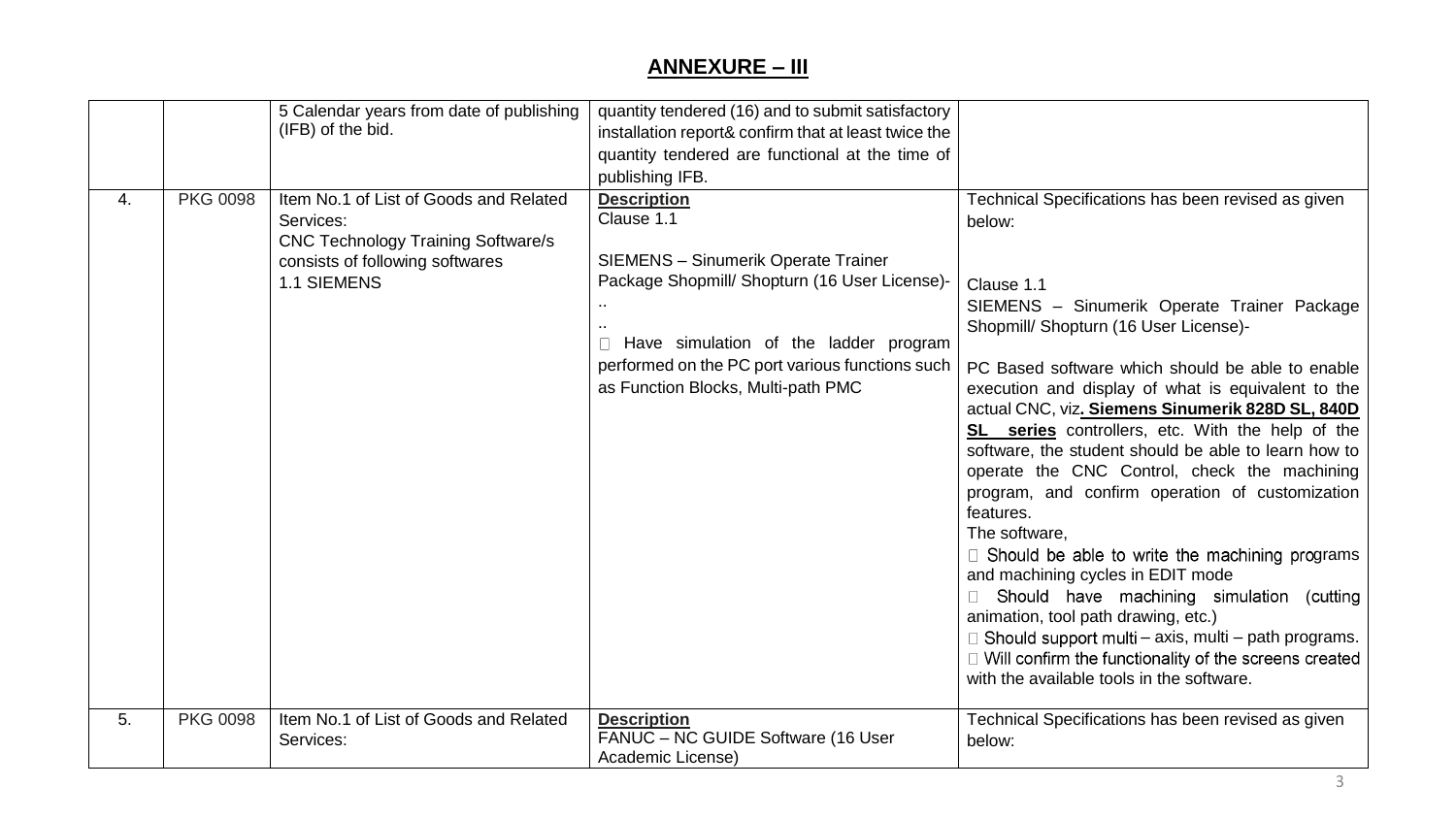|    |                 | <b>CNC Technology Training Software/s</b><br>consists of following softwares<br>1.2 FANUC                                                                                                                                                                                                           | Have simulation of the ladder program<br>performed on the PC Support various functions<br>such as Function Blocks, Multi-path PMC                                                       | Clause 1.2<br>FANUC – NC GUIDE Software (16 User Academic<br>License) PC Based software which should be able to<br>enable execution and display of what is equivalent to<br>the actual CNC, viz. Fanuc O-I, Fanuc 31i series<br>controllers, etc. With the help of the software, the<br>student should be able to learn how to operate the<br>CNC Control, check the machining program, and<br>confirm operation of customization features.<br>The software,<br>$\Box$ Should be able to write the machining programs<br>and machining cycles in EDIT mode<br>$\Box$ Should have machining simulation (cutting<br>animation, tool path drawing, etc.)<br>$\Box$ Should support multi – axis, multi – path |
|----|-----------------|-----------------------------------------------------------------------------------------------------------------------------------------------------------------------------------------------------------------------------------------------------------------------------------------------------|-----------------------------------------------------------------------------------------------------------------------------------------------------------------------------------------|-----------------------------------------------------------------------------------------------------------------------------------------------------------------------------------------------------------------------------------------------------------------------------------------------------------------------------------------------------------------------------------------------------------------------------------------------------------------------------------------------------------------------------------------------------------------------------------------------------------------------------------------------------------------------------------------------------------|
|    |                 |                                                                                                                                                                                                                                                                                                     |                                                                                                                                                                                         | programs.<br>$\Box$ Will confirm the functionality of the screens<br>created with the available tools in the software.                                                                                                                                                                                                                                                                                                                                                                                                                                                                                                                                                                                    |
| 6. | <b>PKG 0098</b> | Item No.3, 4 and 5 of List of Goods and<br><b>Related Services:</b><br><b>CNC Trainer Hardware consist of</b><br>following 8 components<br>Classroom Infrastructure - Electrical +<br>Software + Hardware consists of<br>following 11 components<br>Furniture consists of following 7<br>components | We as CNC SIMULATION mfg. & supplier<br>cannot make JV for items mentioned. To have<br>smooth functioning we suggest you bifurcate the<br>procurement process for items mentioned here. | Conditions as per the original bid document will<br>prevail                                                                                                                                                                                                                                                                                                                                                                                                                                                                                                                                                                                                                                               |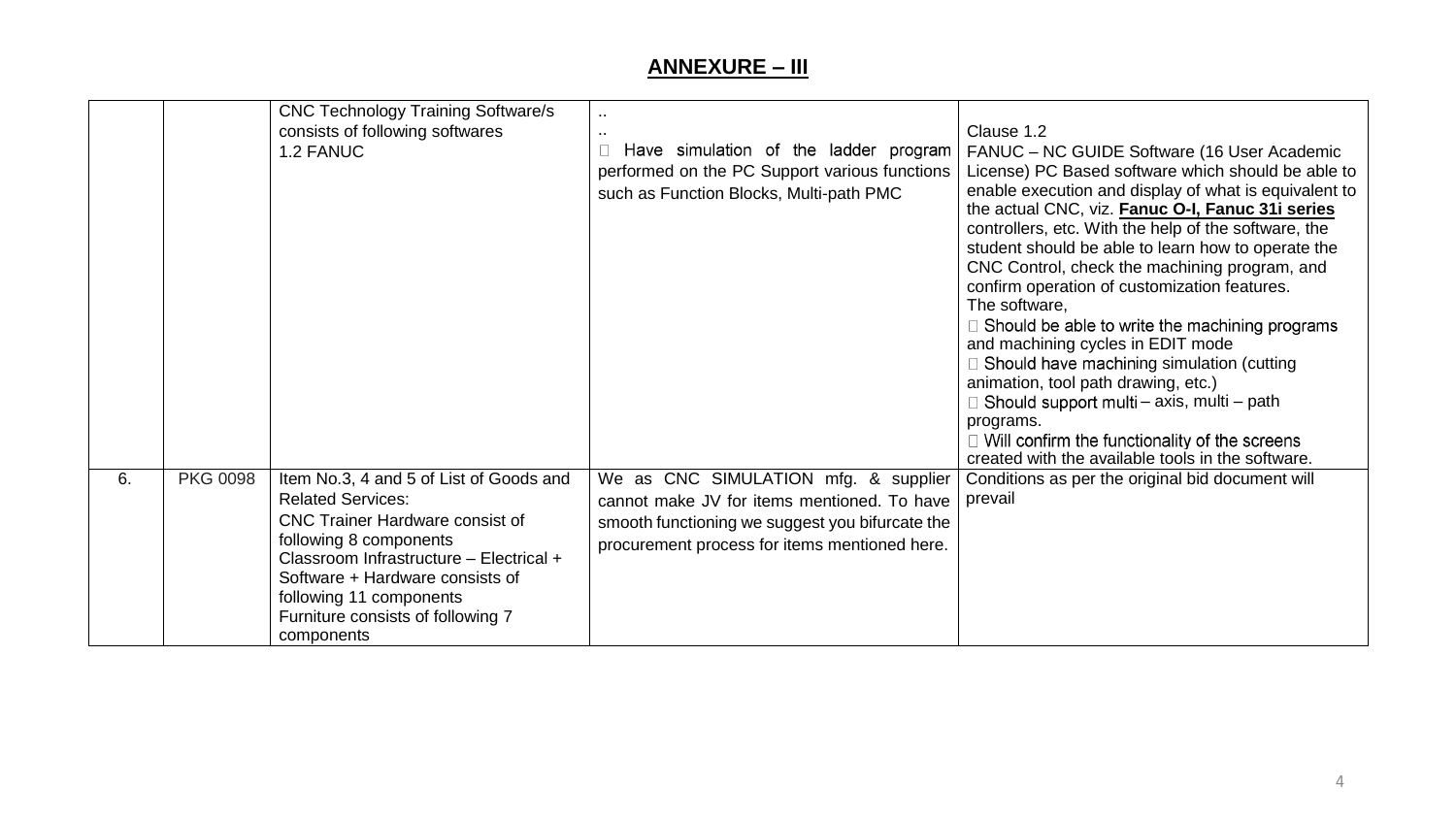#### **Electrical Students Panel Board**

Material: Clear acrylic boards with labelling.

Detachable and inter-changeable (inter-changeable between using the training boards on stand and on the panel behind the teacher's station of the BMS stations) training boards comprising the following components and quantities:

#### **Training board list:**

|                | <b>Name</b>                                        | <b>Quantities</b>                                         |
|----------------|----------------------------------------------------|-----------------------------------------------------------|
| $\mathbf{1}$   | Momentary ON- and OFF push button switch           | 20 boards each with 2 ON & 2 OFF push button              |
| 2              | Indicator light                                    | 20 boards each with 5 no of lights in 5 different colours |
| 3              | <b>MOA selector switch</b>                         | 20 boards each with 1 no of s-switch                      |
| $\overline{4}$ | Toggle switch, SPST                                | 20 boards each with 4 nos of switches                     |
| 5              | SPDT pressure switch                               | 20 boards each with 1 no of p-switch                      |
| 6              | Ventilating fan, 230V                              | 20 boards each with 1 no of v-fan.                        |
| $\overline{7}$ | Smoke detector                                     | 10 boards each with 1 no of s-detector.                   |
| 8              | Thermostat                                         | 10 boards each with 1 no of thermostat                    |
| 9              | Network switcher and download/upload ports         | 1 board                                                   |
| 10             | DDC expansion unit with digital and analog inputs  | 1 board                                                   |
| 11             | DDC expansion unit with digital and analog outputs | 1 board                                                   |
| 12             | Communication ports bet. DDC and expansion units.  | 1 board                                                   |
| 13             | Analog input simulator                             | 1 board with 4 nos of analog input simulator              |

Requirement on training boards:

1. All training boards' component terminals to be extend and re-terminated with insulated stackable banana sockets.

2. All training boards' component terminals to be correctly labelled.

#### **Wire used with training board:**

| <b>Name</b>                                                 | <b>Quantities</b>      |
|-------------------------------------------------------------|------------------------|
| Flexible jumper cables with insulated stackable banana plug | 200 pieces each colour |
| termination at both ends.                                   | 1.5m length each piece |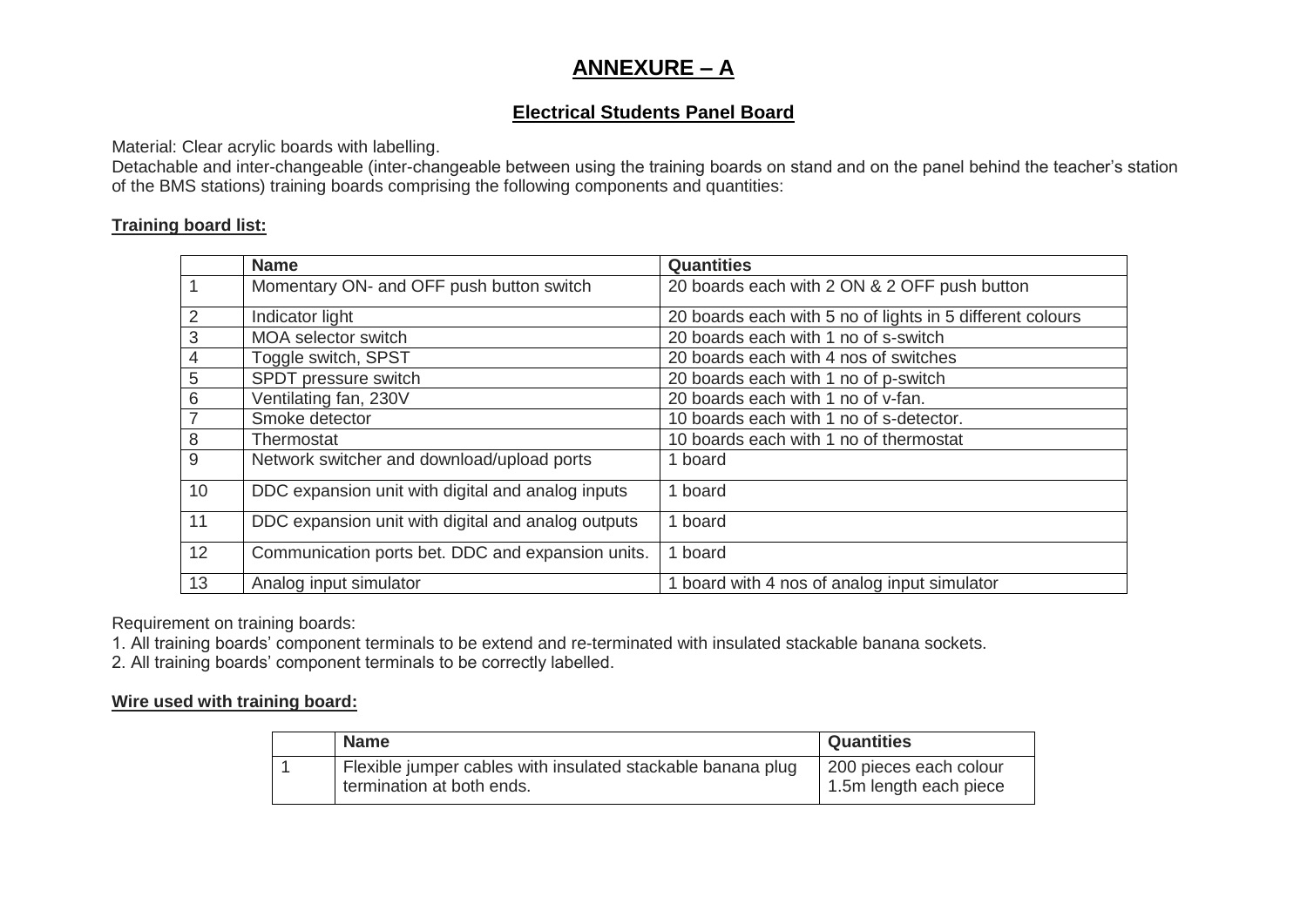|   | 20A, 70 strand<br>3 colours (Red, black and green)                                                                                                                 | 400 pieces each colour<br>1.0m length each piece |
|---|--------------------------------------------------------------------------------------------------------------------------------------------------------------------|--------------------------------------------------|
|   |                                                                                                                                                                    | 800 pieces each colour<br>0.8m length each piece |
| 2 | Flexible jumper cables with insulated stackable banana plug<br>termination at one end and insulated fork-lug at the other end.<br>20A, 70 strand, 20A, Grey colour | 1000 pieces<br>0.3m length each piece            |

#### . **(2) Training board stand** (Refer to Figure 1)

a) Supply and fabricate 20 sets of training board stands, each stand come with

|   | <b>Name</b>                     | <b>Quantities</b> |
|---|---------------------------------|-------------------|
|   | 3 phase extension cord and plug |                   |
| B | emergency button                |                   |
|   | banana sockets                  |                   |
|   | electrical safety breakers      | 1 MCB, 1 RCCB     |
|   |                                 |                   |

b) Each stand shall have the following components clipped onto the DIN rail fixed in the middle of the stand:

|   | <b>Name</b>         | <b>Quantities</b> |
|---|---------------------|-------------------|
|   | contactors          | 4 nos             |
|   | thermal overload    | 4 nos             |
| G | auxiliary contacts  | 3 nos             |
|   | <b>DPDT</b> relay   | 3 nos             |
|   | DPDT relay on-timer | 3 nos             |

#### **(3) Others**

a. Fabricate 4 numbers of storage racks (Refer to Figure 3), each enough for stacking 5 or 6 training board stands.

b. Supply and fabricate 10 numbers of DDC (Direct Digital Control) units (Refer to Figure 3) in suit-case design and terminals in banana sockets suitable for DDC training use.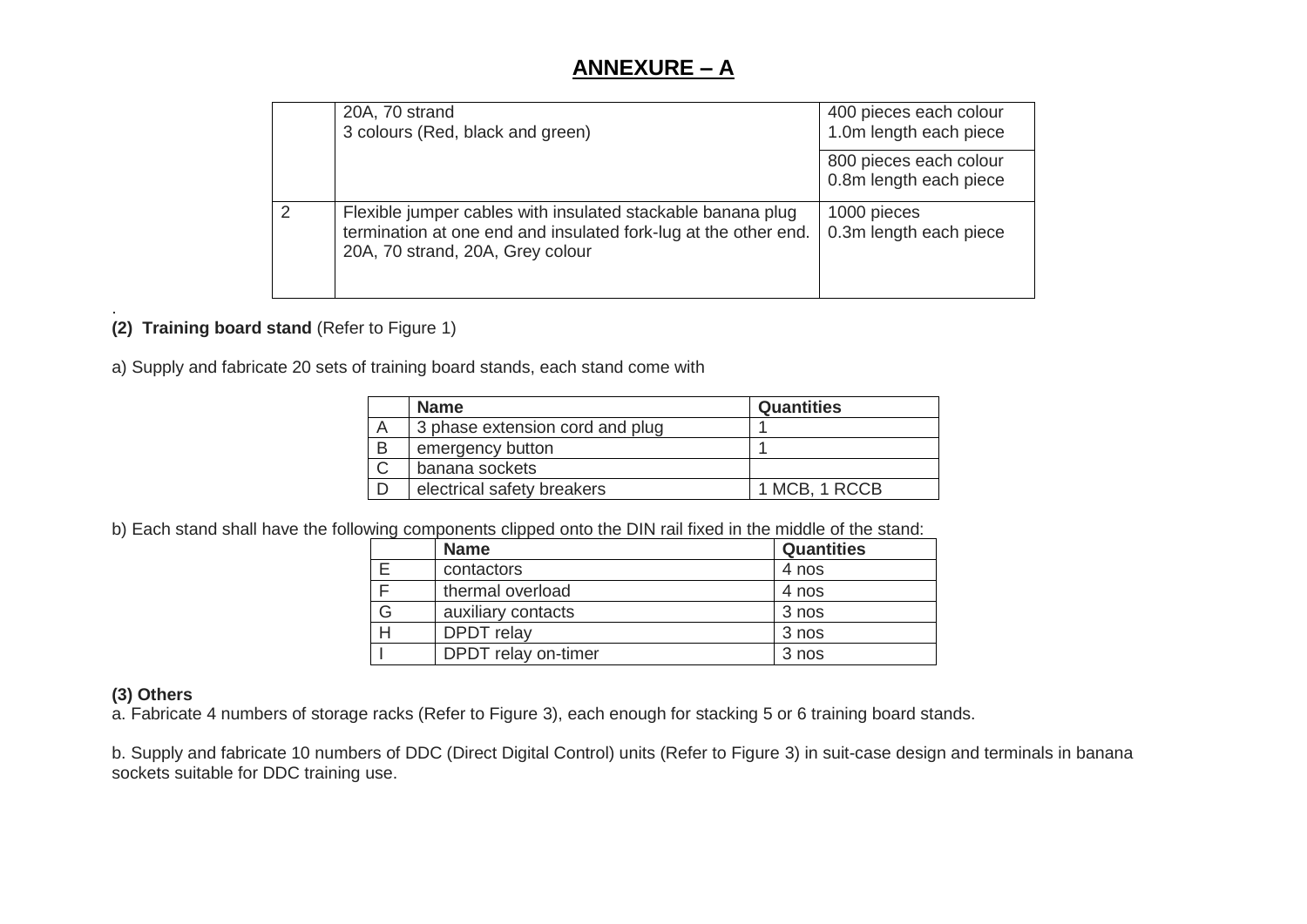

Figure 1: Control component stand (left) and on the right, stand with components (detachable training boards) in position for training use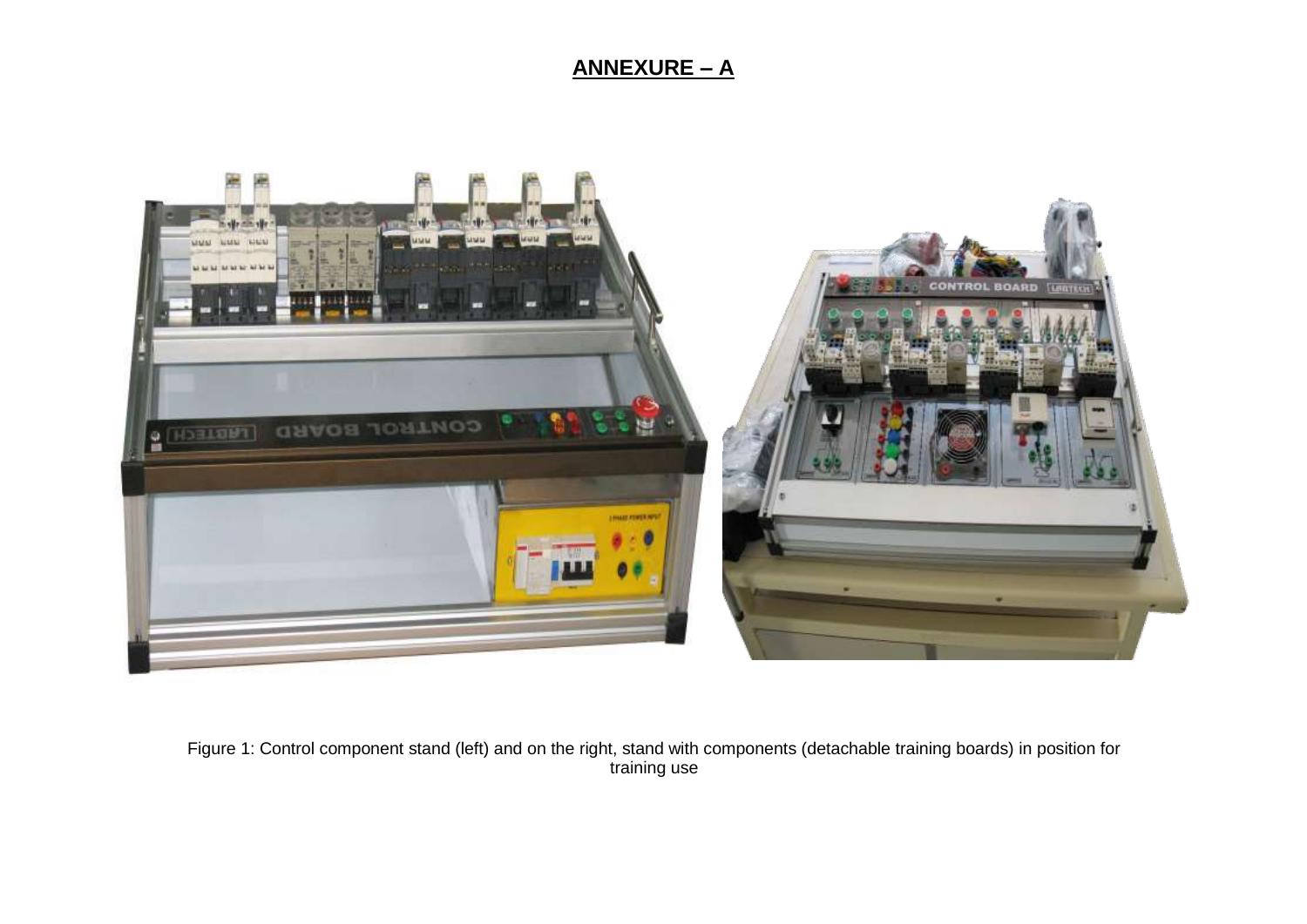

Figure 2: Individual pieces of detachable training boards for training use (left), and training boards in storage cupboard (right)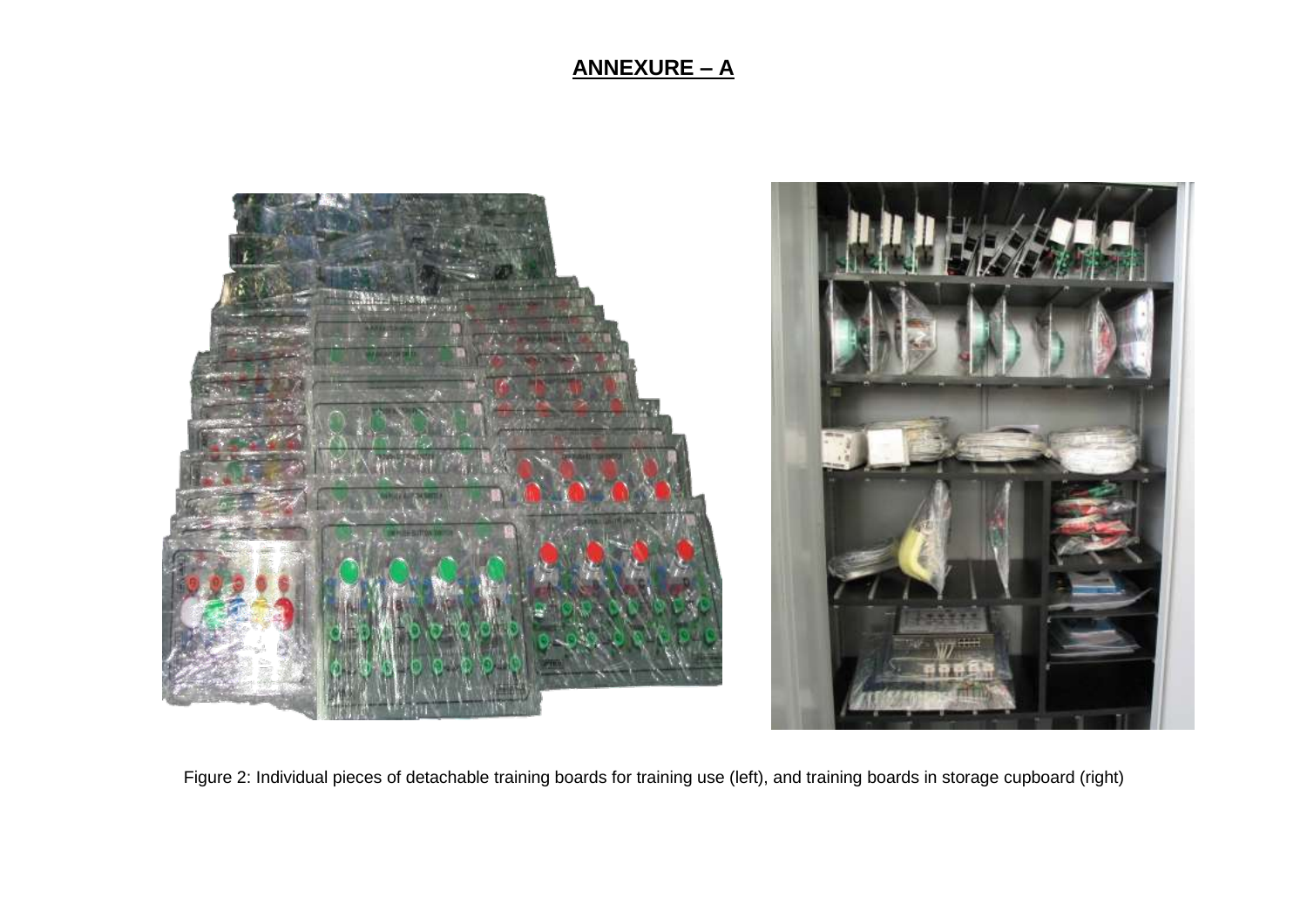



Figure 3: Rack for training board stands (left) and (on the right) DDC unit for BMS training use

#### **NOTE:**

- 1) 1 to 13 are training boards. Each board comes in standard dimensions so they are interchangeable and can be mounted on training board stand.
- 2) A to I (in red) are components on training board stand.
- 3) Not all components are shown in the photo provided below.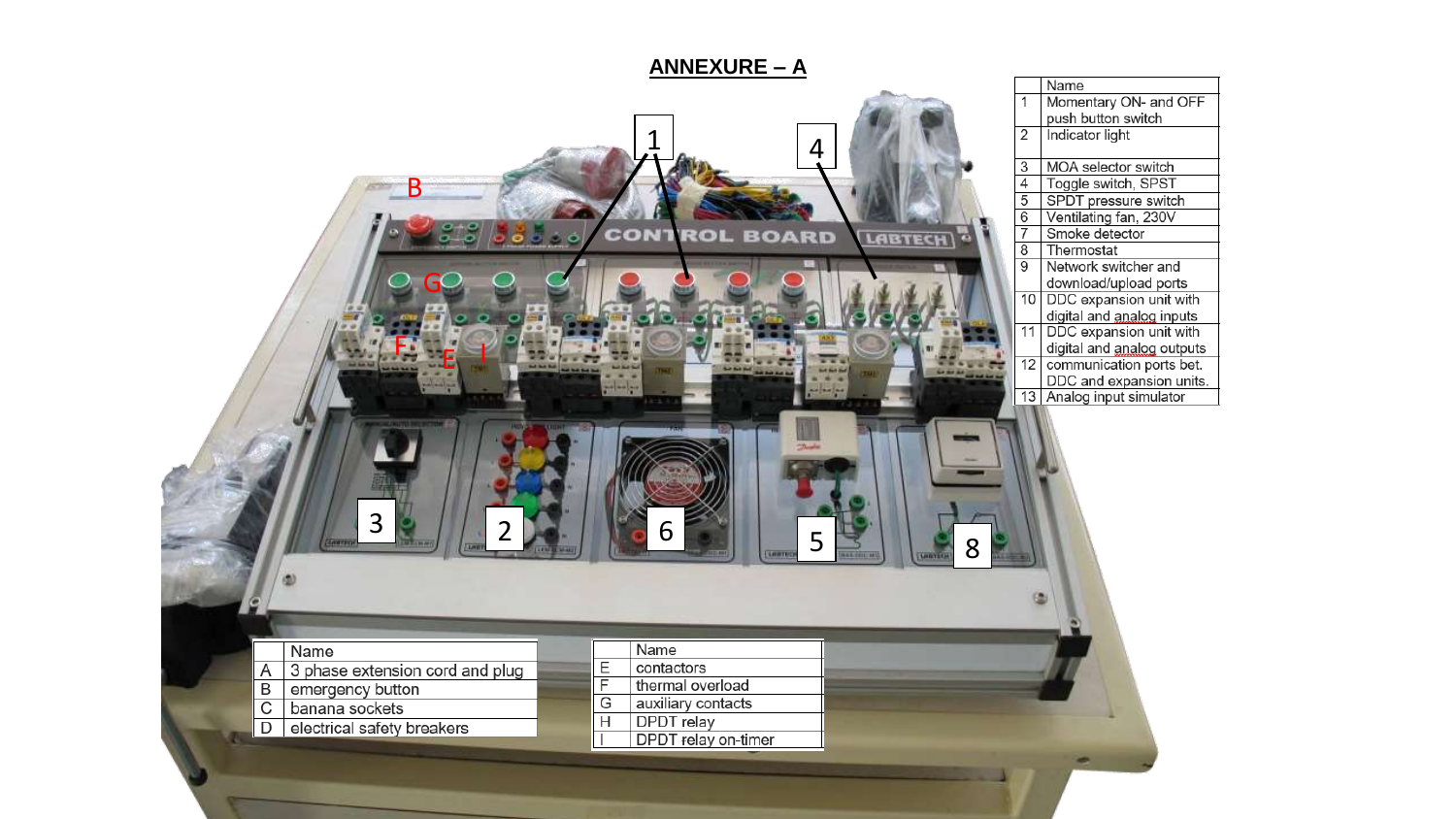